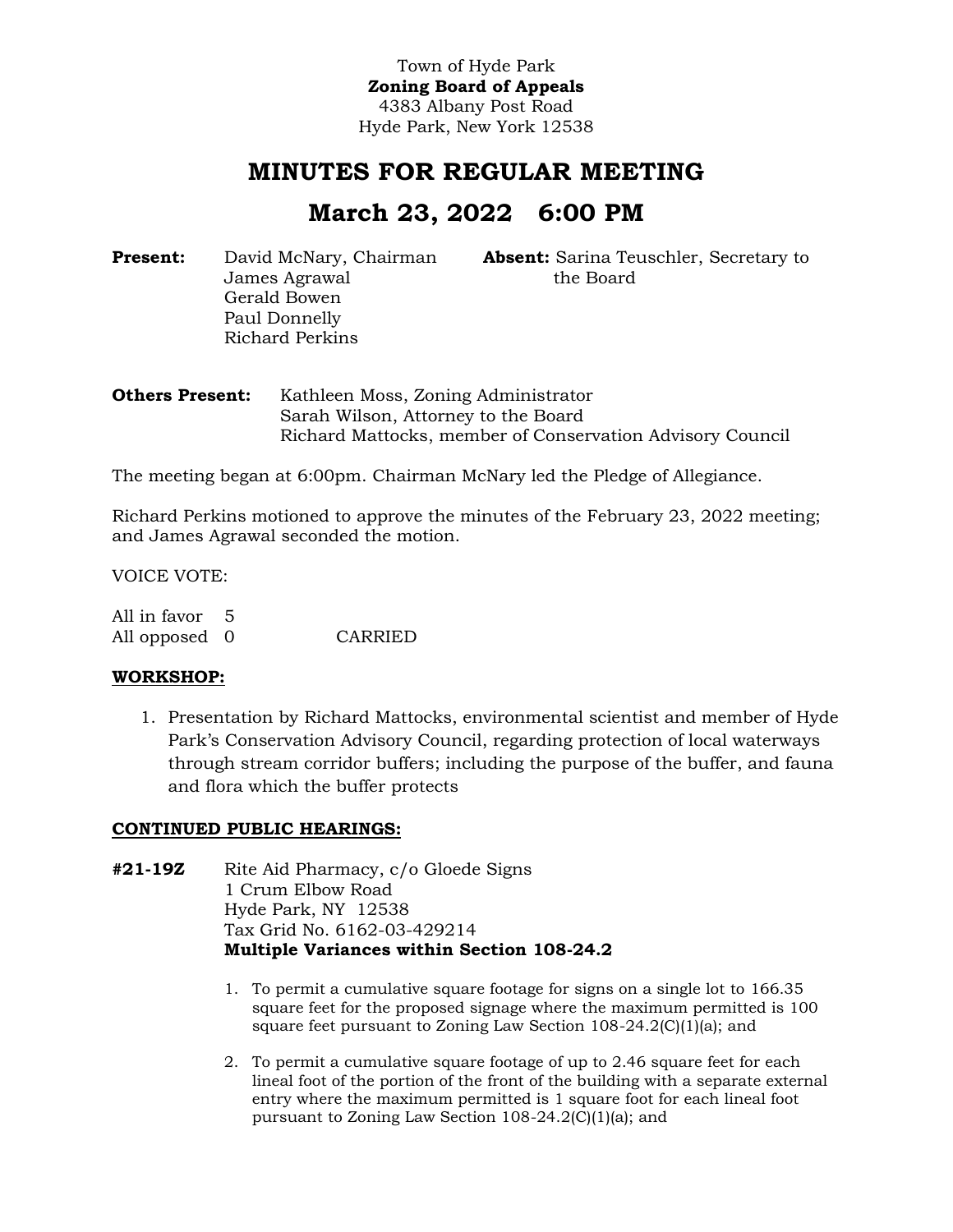- 3. To permit a maximum of 54.6 square feet for wall-mounted signage facing Route 9G where the maximum permitted is 32 square feet pursuant to Zoning Law Section  $108-24.2(C)(1)(d)$ ; and
- 4. To permit a maximum of 63.25 square feet for wall-mounted signage facing Crum Elbow Road where the maximum permitted is 32 square feet pursuant to Zoning Law Section  $108-24.2$ (C)(1)(d); and
- 5. To permit a maximum letter height of 21 inches on the proposed wall signage where the maximum letter height of 10 inches is permitted pursuant to Zoning Law Section  $108-24.2(F)(2)(b)$ ; and
- 6. To permit a maximum symbol or graphic dimension of 30 inches on the proposed wall signage where the maximum symbol or graphic dimension of 10 inches is permitted pursuant to Zoning Law Section 108-24.2(F)(2)(a); and
- 7. To permit a maximum of two individual freestanding signs on a single lot where the maximum permitted is one individual freestanding sign pursuant to Zoning Law Section  $108-24.2(C)(1)(b)$ ; and
- 8. To permit a maximum height of 11 feet for decorative elements on the proposed freestanding signage where the maximum height of 8 feet for freestanding signs is permitted pursuant to Zoning Law Section 108-  $24.2(C)(1)(b)$ ; and
- 9. To permit a maximum symbol or graphic dimension of 19.5 inches on the proposed freestanding signage where the maximum symbol or graphic dimension of 10 inches is permitted pursuant to Zoning Law Section 108-  $24.2(F)(2)(a)$ ; and
- 10. To permit a maximum of 4 square feet in total area per sign for safety signage where the maximum permitted is 2 square feet pursuant to Zoning Law Section  $108-24.2(C)(3)(b)$ ;

James Agrawal motioned to open the public hearing; and Richard Perkins seconded the motion.

VOICE VOTE:

All in favor 5 All opposed 0 CARRIED

Grace Ruseskas of Gloede Signs, representative to the applicant, was present.

Chairman McNary explained that the Dutchess County Department of Planning & Development had responded to the project's referral, and recommended a denial of the application – specifically the variance for increase to total square footage of signage (which would subsequently affect all other variances). He suggested a 24-inch logo on the wall-mounted signs, rather than the requested 30-inch logo. Attorney to the Board, Sarah Wilson, explained further the County's denial. The County is unhappy with redundant signage (specifically, having both free-standing signs at the road entrances and wall-mounted signage just a few yards away; and also duplicative safety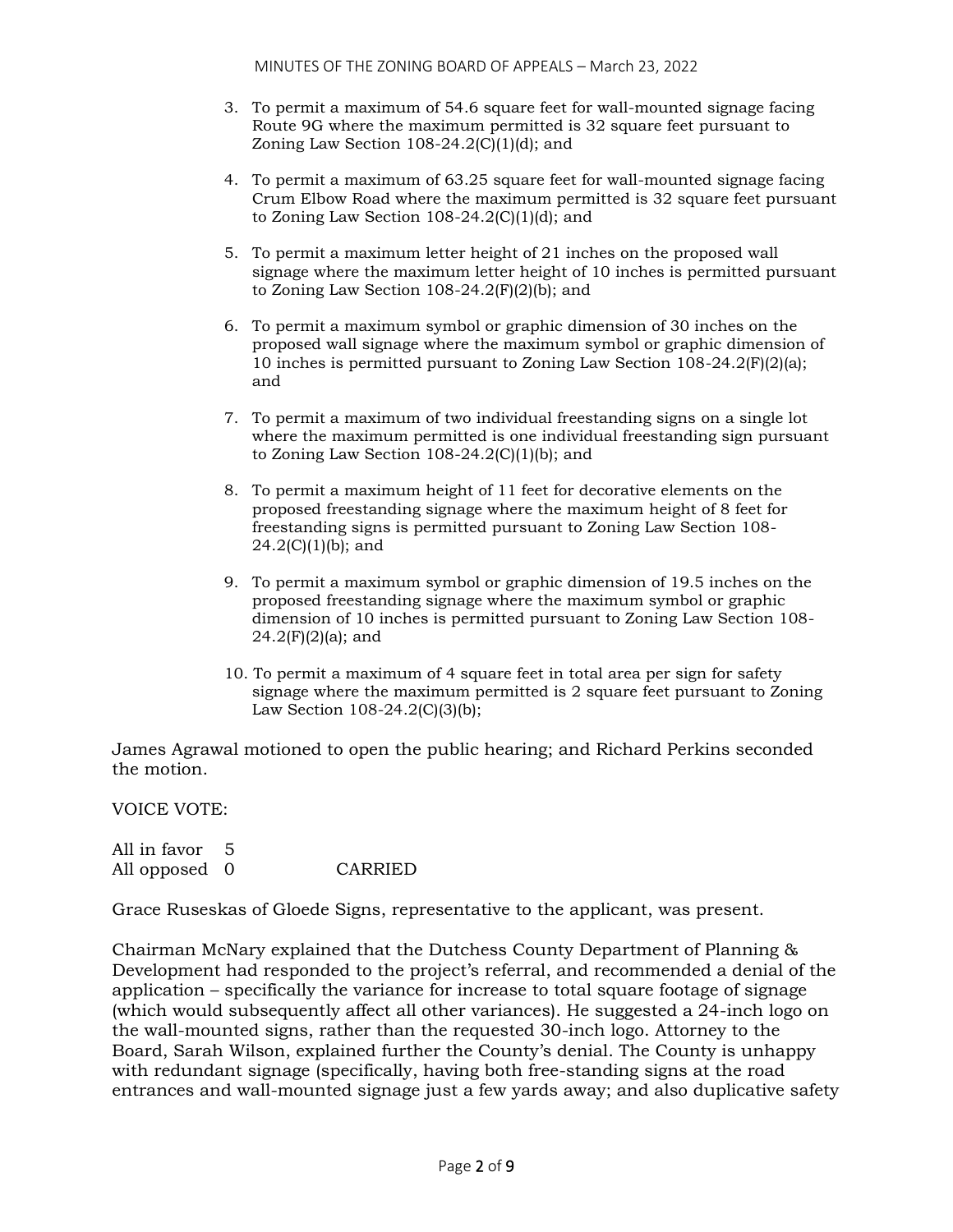/directional signage), and recommended that some signs be entirely removed so that the total square footage would be further in compliance.

Ms. Ruseskas and the Board discussed which signs would be best to remove, if the client agreed. Ms. Ruseskas would prefer to keep the wall-mounted sign facing 9G (west), and remove a directional sign in the same area. This would eliminate 4 square feet of signage. Ms. Wilson reminded the Board that the County would prefer either the wall-mounted sign facing 9G or the free-standing signa at that entrance to be removed, because they are redundant. Ms. Wilson recommended removing the wallmounted sign, pursuant with the County's recommendation. Chairman McNary recommended instead that they remove the free-standing sign. This would both reduce the total square footage and remove an entire variance. Richard Perkins disagreed, stating the freestanding sign is more important than the wall-mounted sign. James Agrawal also prefers keeping the freestanding sign. Ms. Wilson reminded the Board that this was the County's recommendation. Ms. Ruseskas summarized the two options; 1) eliminating the freestanding sign, and keeping the wall-mounted sign, or 2) keeping the freestanding sign, and eliminating the wall-mounted sign.

Next, Ms. Wilson addressed the Environmental Assessment Form (EAF) dated November 17, 2021. The Zoning Administrator identified an incorrect answer on the applicant's EAF, and Ms. Wilson wanted to state for the record that the Board would be changing this answer.

As a closing remark, Ms. Wilson asked Ms. Ruseskas that they submit new calculations for dimensions of the 24-inch logo, eliminated signage, and all other subsequent changes.

There were no public comments.

Richard Perkins motioned to continue the public hearing to April 27, 2022; and Gerald Bowen seconded the motion.

VOICE VOTE:

All in favor 5 All opposed 0 CARRIED

## **CANCELLED PUBLIC HEARING:**

*#22-01Z Speedway 3694 Albany Post Road Poughkeepsie, NY 12601 Tax Grid No. 6063-04-992465 USE VARIANCE (or adjustment to the strict application of the Town of Hyde Park Zoning Code) regarding a prohibited use within commercial signage in Section 108-24.4 B — to allow internally lit, toggleable message above digital gas prices on all dispensers at Speedway gas station, while no internally lit signs are permitted in the Town of Hyde Park.*

Chairman McNary explained the applicant withdrew this request.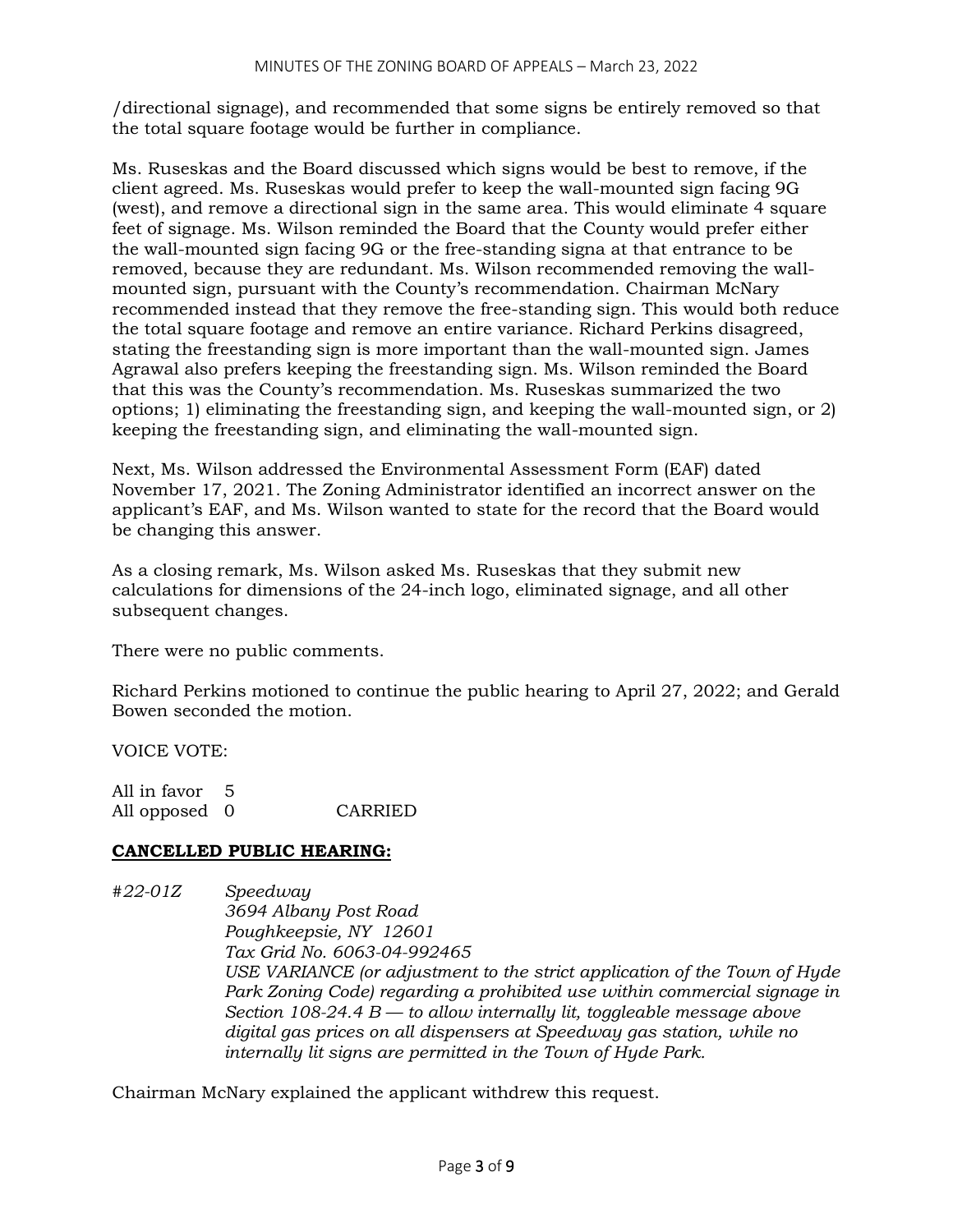James Agrawal motioned to cancel the public hearing; and Richard Perkins seconded the motion.

VOICE VOTE:

All in favor 5 All opposed 0 CARRIED

### **NEW PUBLIC HEARINGS:**

**#22-02Z** Thompson, c/o David Freeman 3 Pond Road Poughkeepsie, NY 12601 Tax Grid No. 6163-03-023417 **Area Variance – Section 108-5.15 Bulk Regulations in Neighborhood District** to change maximum permitted density from 2 dwelling units per 1 acre to 2 dwelling units per 0.39 acres to allow an existing accessory apartment.

David Freeman, architect for the project, was present. He submitted to the Board photos of the house and apartment.

James Agrawal motioned to open the public hearing; and Richard Perkins seconded the motion.

VOICE VOTE:

All in favor 5 All opposed 0 CARRIED

Mr. Freeman reviewed the project and summarize what he explained at the previous meeting. It has existed this way since 1983. He claimed that, in discussion with the Planning Board, this project meets all of their requirements for an accessory apartment. They will be addressing potential Health Department issues.

Mr. Freeman noted that, while Pond Road itself is single-family homes, most adjacent roads and neighborhoods have multi-family dwellings and condominiums. He believes it does fit with the character of the neighborhood. He also clarified that they are not increasing square footage of either of the two dwelling units; the variance is for increasing number of dwelling units allowed, and both of these have existed since 1983.

Paul Donnelly asked if there had been any complaints about the property. There are none on record. He also asked how the possible accessory apartment would be utilized. Mr. Freeman stated that the accessory apartment's use is a Planning Board issue, but answered that it is currently occupied by a family member of the owners and according to Town Law should remain that way. Mr. Donnelly stated that enforcement of this stipulation is difficult.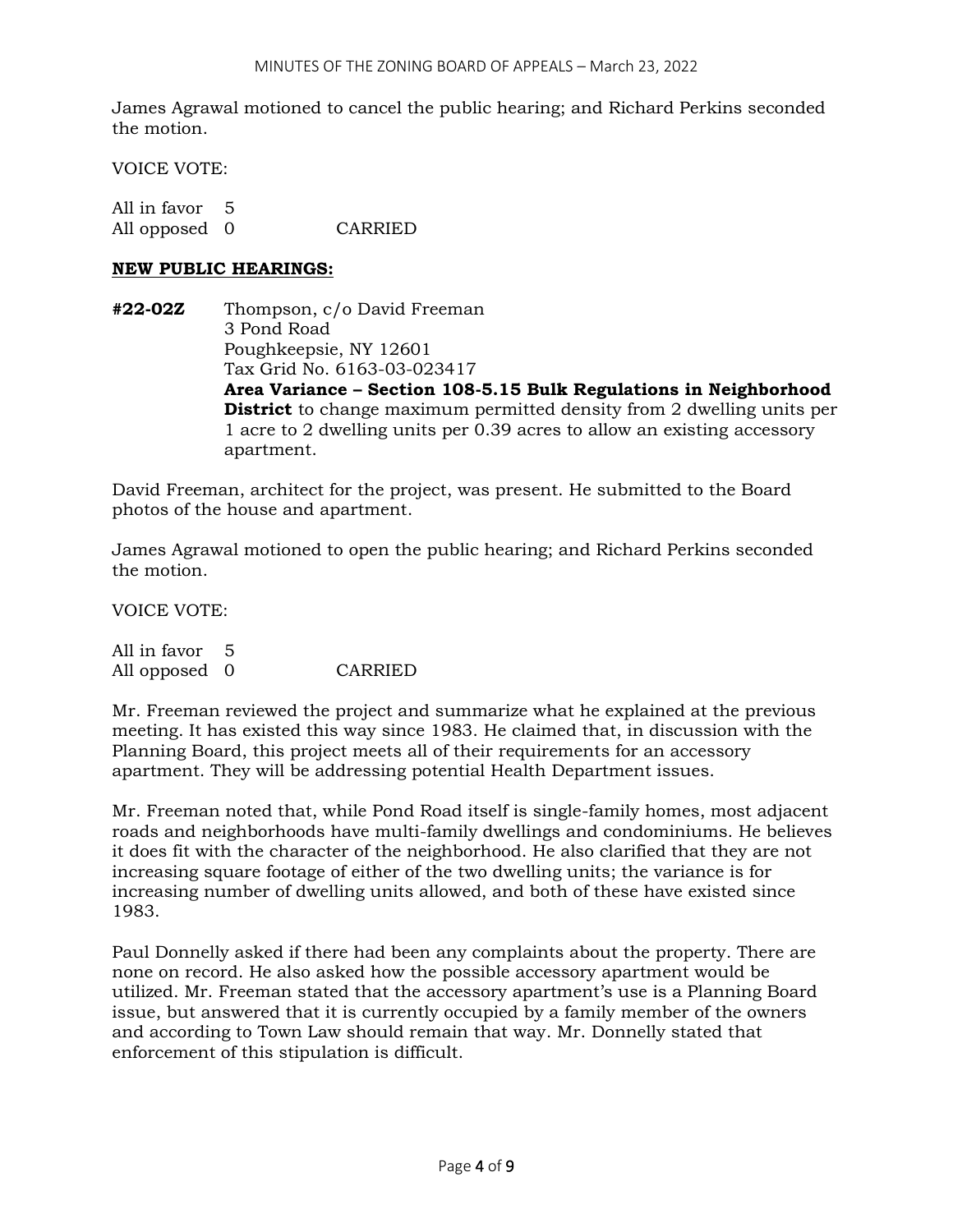Mr. Donnelly pointed out that the property has only been taxed as a single-family dwelling. Mr. Freeman countered that the proper square footage has been taxed and does not think the taxes will change if legalized to a two-family dwelling.

Ms. Wilson shared that tax codes are different between single-family and two-family or single-family with accessory apartment, and this change would likely raise the taxes.

Chairman McNary asked what the owners will do if the variance is denied. Mr. Freeman explained it will be connected to the existing house and used as a family room.

Mr. Donnelly asked if they would need to increase the capacity of the septic tank. Mr. Freeman says the current septic tank is adequately sized for the number of existing bedrooms on this property, so there will likely be no changes.

Chairman McNary expressed concern over the substantial size of the variance – over 250% increase in density. Mr. Freeman reiterated that the actual footprint and size of the house is not changing, and it has been as such for 40 years.

Ms. Wilson and Mr. Freeman discussed potential deed restrictions on the property. There was some debate about whether there was a restriction for single-family homes at this parcel. Ms. Wilson explained that the Town does not enforce private deed restrictions, but since it was brought to the Board's attention, they will consider it.

There were no public comments.

Richard Perkins motioned to continue the public hearing to April 27, 2022; and Gerald Bowen seconded the motion.

VOICE VOTE:

| All in favor 5 |                |
|----------------|----------------|
| All opposed 0  | <b>CARRIED</b> |

**#22-04Z** David Rozan & Funda Saygin, c/o Kristina Dousharm Architecture 42 Old Post Road Staatsburg, NY 12580 Tax Grid No. 6167-03-018325 **Area Variance – Section 108-5.15 Bulk Regulations in Hamlet District** to change side yard setback from 10 feet to 3 feet 10 inches for the construction of a deck on a house already built within the setback.

Dawn Santiago, of Kristina Dousharm Architecture, representative to the applicant, was present. Ms. Santiago explained the owners are planning to build a deck on the back of the house, off the kitchen. The existing house was built in 1900, prior to zoning, and is now within the side yard setback itself. The proposed deck will align with the existing exterior wall of the house, so it will not encroach any further into the setback.

Richard Perkins motioned to open the public hearing; and Gerald Bowen seconded the motion.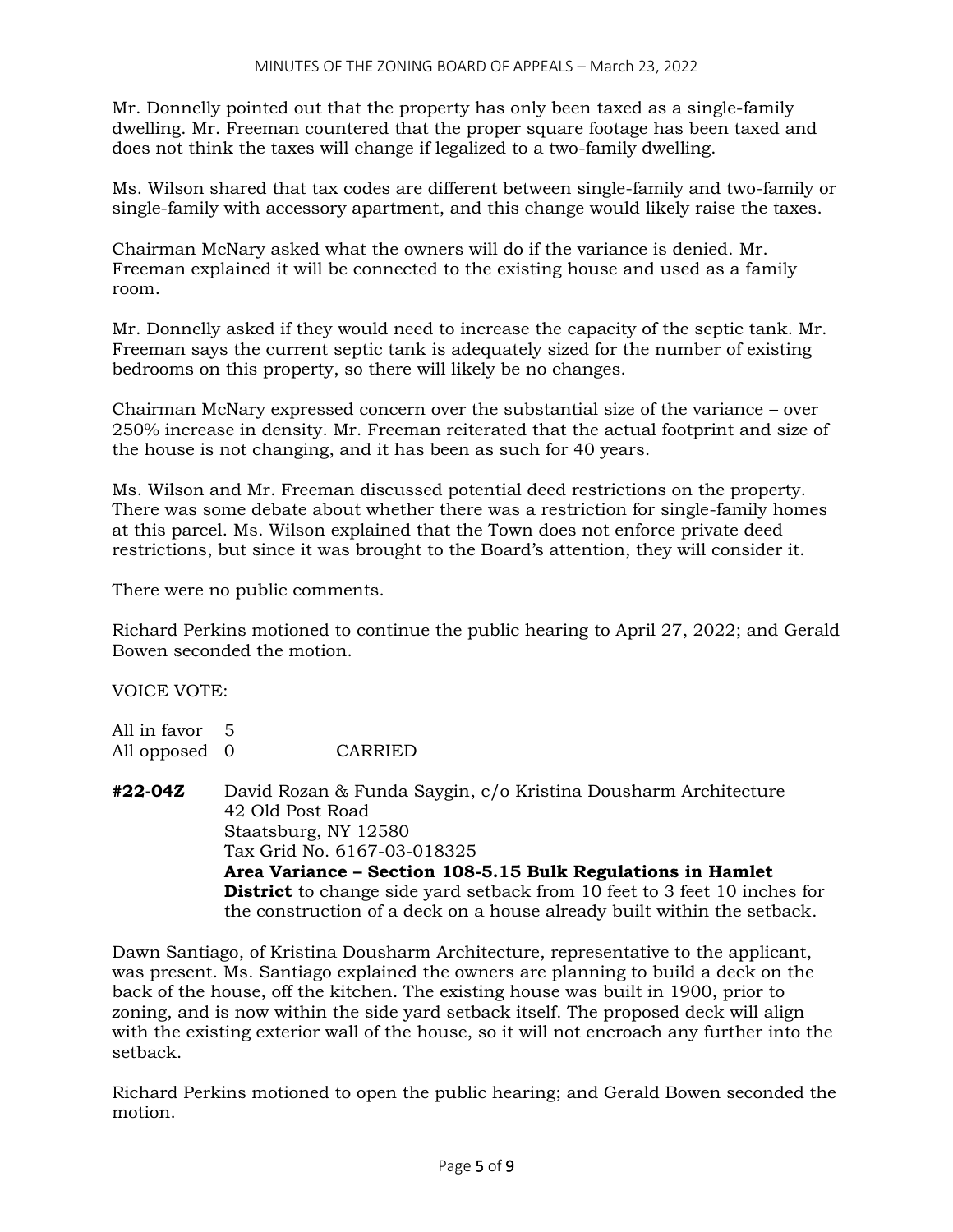VOICE VOTE:

| All in favor 5 |         |
|----------------|---------|
| All opposed 0  | CARRIED |

Chairman McNary asked if there was elsewhere the deck could be built which would not require a variance. Ms. Santiago explained if the deck were to move into conformity, it would cover the doorway and staircase to the basement.

Gerald Bowen asked if the deck could be attached to the living room, which would keep it fully inside the setbacks. Ms. Santiago explained the owners want it attached to the kitchen to allow better access to their grill.

The material of the deck will be cedar wood, therefore allowing for drainage of rainwater.

Mr. Bowen expressed concern about the potential increase in noise with outdoor living. Ms. Santiago explained there is a tall fence and driveway between the deck and nearest house. It will not be visible from the road, or from the nearest neighbor.

Ms. Wilson asked if the deck could be shortened or reoriented to both have access to the kitchen door and avoid encroaching in the setback. Ms. Santiago explained the owners were not interested in that orientation, because it would not be as aesthetically pleasing, and leave an awkward empty space between the deck and the exterior wall of the house.

There were no public comments.

Gerald Bowen motioned to continue the public hearing to April 27, 2022; and Richard Perkins seconded the motion.

(There was no official vote.)

#### **NEW APPLICATION INTRODUCTIONS:**

**#22-03Z** Hyde Park Quick Stop, c/o Mauri Architects 4912 Albany Post Road Staatsburg, NY 12580 Tax Grid No. 6066-02-879622 **Three (3) Area Variances – Section 108-5.15 Bulk Regulations in Neighborhood Business District** to change maximum permitted lot coverage from 70% to 81.7%; change front yard setback from 20 feet to 5 feet, 7 inches; change maximum permitted scale from 7,500 gross square feet to 9,071 gross square feet to allow septic improvements, building renovations, and construction of additional fueling stations on an existing gas station and convenience store.

Brandon Petrella, of Mauri Architects, representative to the applicant, was present. He showed photos of the existing gas station and contiguous lands. He explained that a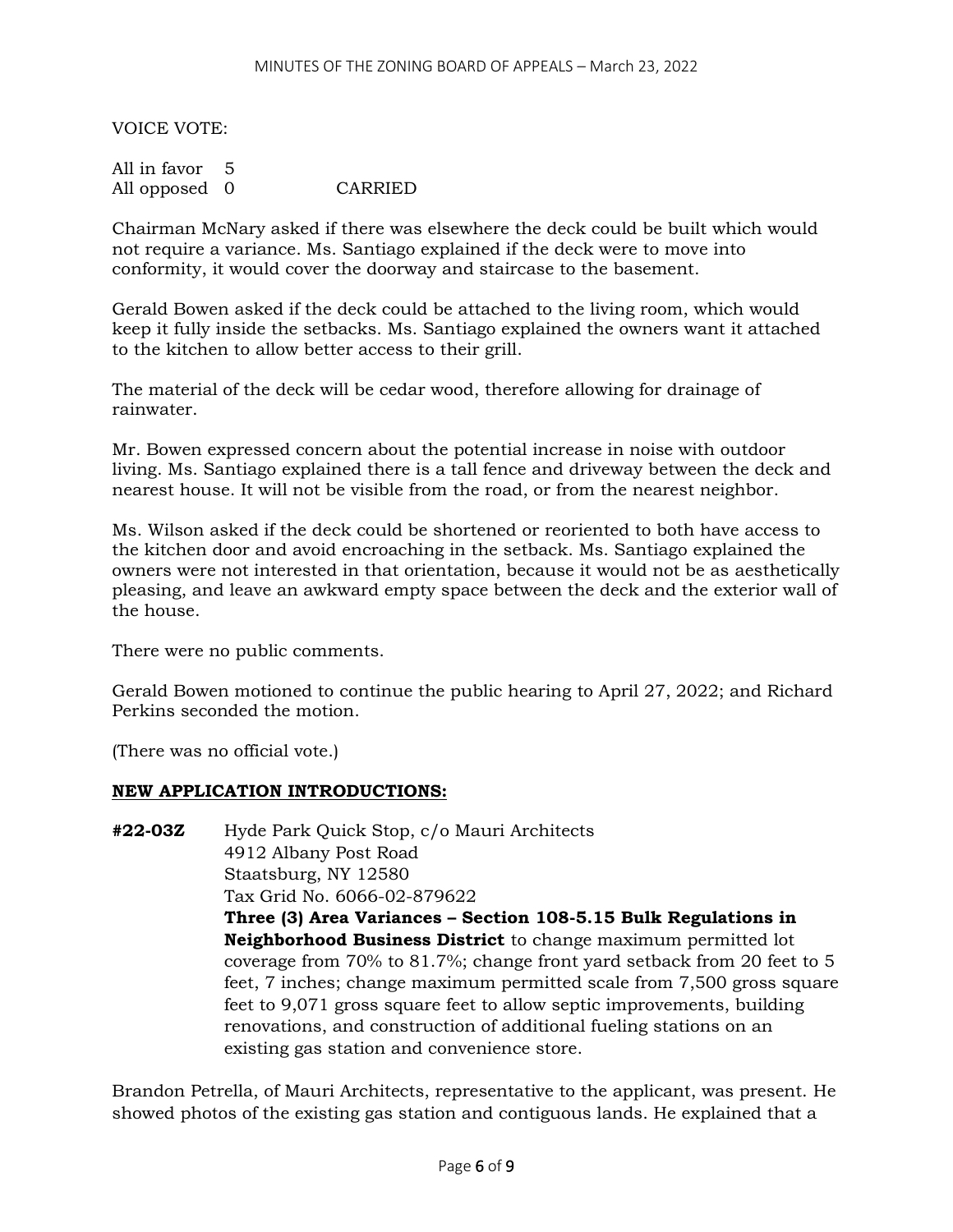major factor of this project is relocating the fuel storage tanks out of the 100-foot stream corridor buffer (for wetlands to the south), as well as general improvements to the site. The owners want to modernize the gas station with new safety features and better traffic flow. Mr. Petrella explained this project is also in front of the Planning Board, and the Department of Transportation will have comments regarding the potential impacts to traffic.

He further explained that request for front yard setback encroachment is to accommodate the relocation of the underground fuel storage tanks, which need to be moved out of the stream corridor buffer, and have literally nowhere else to go except the proposed location. He clarified that the variance was only for the underground tanks, and all above-ground, visible structures conform to setback requirements. The request for an increase in scale (gross square footage of building) is to accommodate the new canopy over the gas pumps. This canopy, which is necessary for fire suppression systems and safety lighting, must be included in scale (building square footage) even though it is far above the ground. Finally, the third variance is for lot coverage. The increase in coverage has much to do with pavement and access improvements, some of which are required by code.

Mr. Petrella concluded that this proposal is a huge improvement on the site and for Hyde Park. It is safer, nicer to look at, and more efficient.

Mr. Perkins questioned if they could reduce the lot coverage by switching to pervious material for the drive at the rear of the building. Mr. Petrella thinks that would be unwise, because it will be used by heavy vehicles. Mr. Perkins also asked about stormwater treatment. Mr. Petrella explained they have collection and treatment facilities, which are being reviewed by the Planning Board.

James Agrawal motioned to set the public hearing for April 27, 2022 and Richard Perkins seconded the motion.

VOICE VOTE:

| All in favor<br>All opposed 0 | 5                                                                  |  | CARRIED |                 |                             |  |                 |  |  |                 |
|-------------------------------|--------------------------------------------------------------------|--|---------|-----------------|-----------------------------|--|-----------------|--|--|-----------------|
| #17-03Z-5                     | Enclave Extension #5, c/o LRC Group<br>The Enclave at Hyde Park    |  |         |                 |                             |  |                 |  |  |                 |
|                               | Cream Street at Long Brand Road                                    |  |         |                 |                             |  |                 |  |  |                 |
|                               | Poughkeepsie, NY 12601                                             |  |         |                 |                             |  |                 |  |  |                 |
|                               | Tax                                                                |  |         |                 | Grid No.'s: 6263-01-470921, |  | 6263-01-478912, |  |  | 6263-01-487905, |
|                               | 6263-01-498899,                                                    |  |         | 6263-02-522891, |                             |  | 6263-02-533893, |  |  | 6263-02-543897, |
|                               | 6263-02-552902,                                                    |  |         | 6263-02-562910, |                             |  | 6263-02-568880, |  |  | 6263-02-559875, |
|                               | 6263-02-549869,                                                    |  |         | 6263-02-538869, |                             |  | 6263-02-517869, |  |  | 6263-02-514859, |
|                               | 6263-02-509841,                                                    |  |         | 6263-01-495841, |                             |  | 6263-01-484840, |  |  | 6263-01-472842, |
|                               | 6263-01-460847,                                                    |  |         | 6263-01-459862, |                             |  | 6263-01-473883, |  |  | 6263-01-480868, |
|                               | 6263-01-492864,                                                    |  |         | 6263-01-495876, |                             |  | 6263-01-465957, |  |  | 6263-01-475939, |
|                               | 6263-01-436890, 6263-01-447937, 6263-02-675871, and 6263-02-585865 |  |         |                 |                             |  |                 |  |  |                 |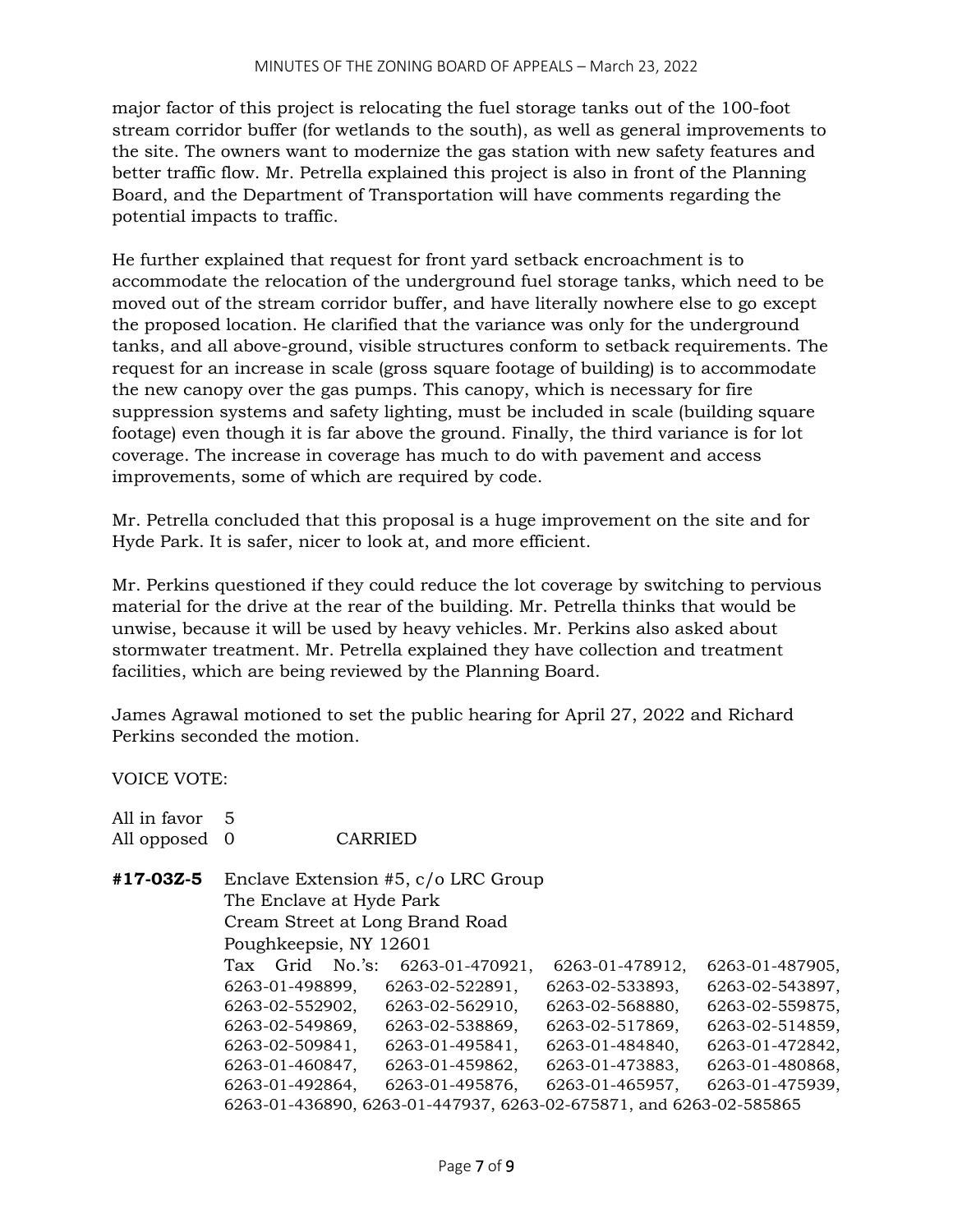**FIFTH EXTENSION OF 2017 VARIANCE, Resolution #17-03Z Section 108-5.15 Bulk Regulations in Greenbelt District** Extend for another year the authorized change of average density from 2.5 acres/dwelling unit to 1.41 acres/dwelling unit on a project site totaling 70.51 acres

Ken Casamento of LRC Group, representative to the applicant, was present. He reviewed the project and prior applications. This 2017 increase in density is actually coming more into conformance than what was previously approved many years ago. After the grant of the variance in 2017, there was some progress on site. However, the project remains incomplete after the applicant experiences many delays and issues due to the COVID-19 pandemic. Mr. Casamento briefly summarized which permits and approvals are still valid, and which need to be reopened. The applicant's goal for 2022 is to complete the water and wastewater treatment facilities, because most other construction hinges on this.

Chairman McNary asked for clarification as to why extensions are necessary. Zoning Administrator Kathleen Moss explained that the applicant must "exercise" (meaning, complete the related work) within one year of the granting of the variance. Until there is a building permit and house foundation on every single lot, the applicant will need to continue extending their variance approval.

Mr. Casamento explained further that when the COVID pandemic hit and the project went dead, many of their service facilities were already built but had not been inspected or received CO's. Since then, building code has changed, and the buildings must be updated. It has turned out to be more cost effective to completely demolish the buildings and start from scratch, than to retrofit the existing facilities. This has added even more delay to their project.

Chairman McNary asked how realistic it was for the applicant to actually construct a house this year, if the Board granted an extension. Mr. Casamento could not answer accurately, but shared the applicant is very eager to progress the project.

Richard Perkins asked for clarification on the number of dwelling units on the site. There will be 25 total houses, with 50 dwelling units; while the code allows a total of 28 dwelling units.

Paul Donnelly motioned to set the public hearing for April 27, 2022; and Richard Perkins seconded the motion.

VOICE VOTE:

All in favor 5 All opposed 0 CARRIED

#### **OTHER BUSINESS:**

James Agrawal motioned to adjourn; and Richard Perkins seconded the motion.

VOICE VOTE: